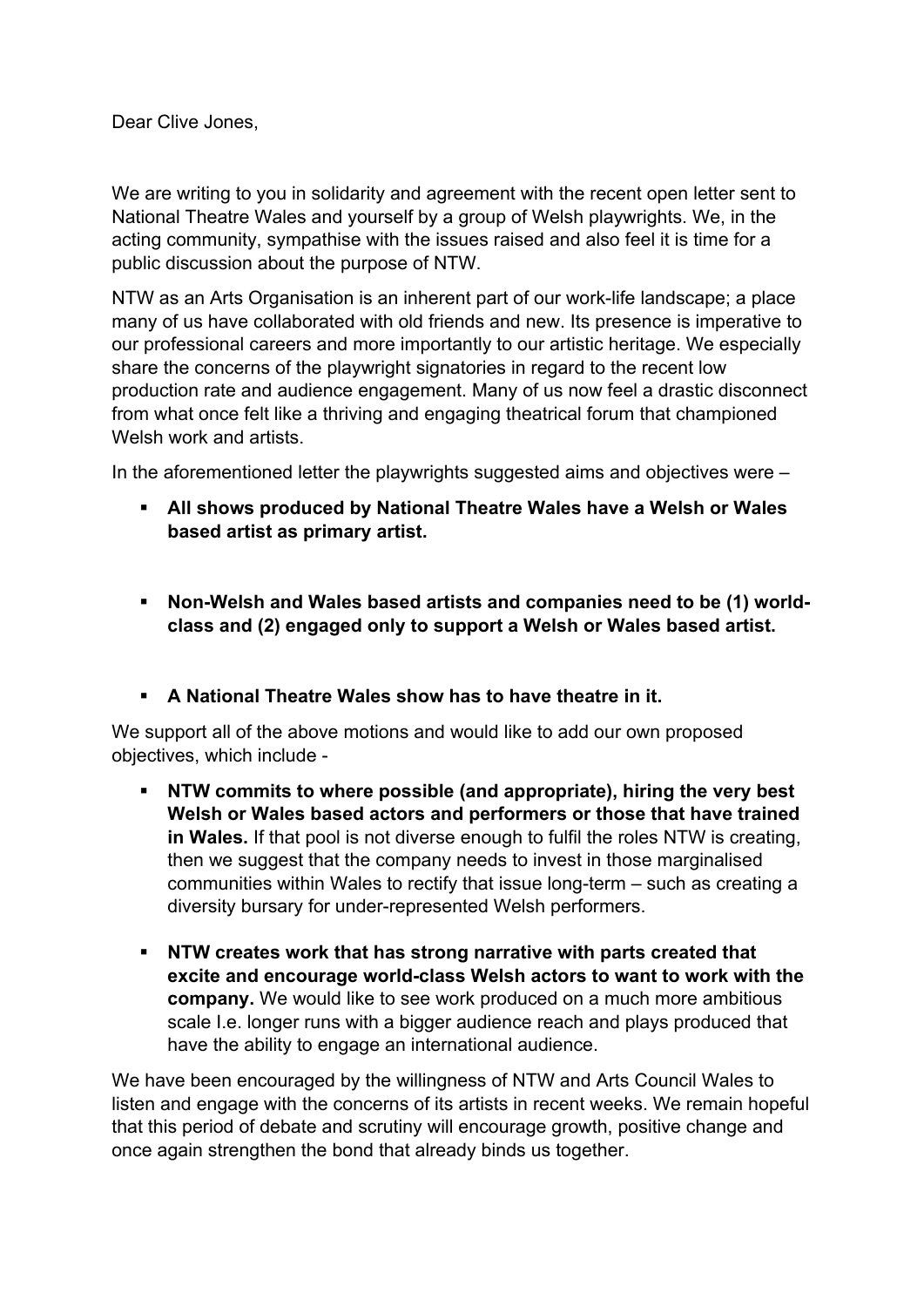Yours sincerely,

Adam Redmore Aimee-Ffion Edwards Alex Griffin-Griffiths Alex Parry Alexander Vlahos Alexandra Roach Alice White Alun Saunders Amie Walker Amy Griffiths Amy Morgan Annes Elwy Ben McGregor Bethan Ellis Owen Bethan Mai Bethan Witcomb Bethany Gwyn Bettrys Jones Bill Belamy Caitlin Mckee Caroline Berry Caroline Sheen Caryl Morgan Carys Eleri Catherine Ayers Catherine Morris Catherine Mort Catrin-Mai Huw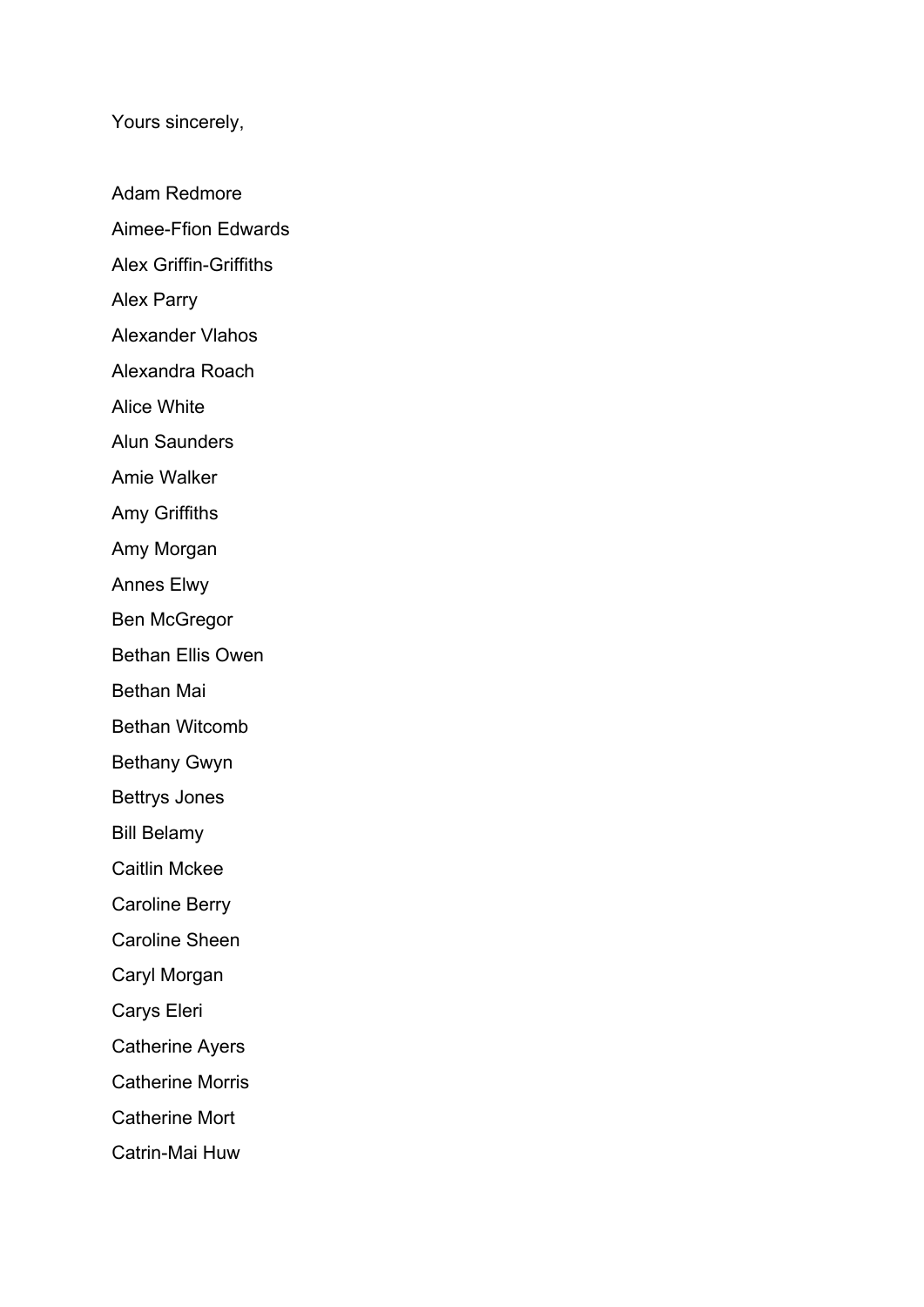Catrin Stewart

Ceri Lloyd

Charlotte Gray

Charlotte O'Leary

Chris Gordon

Chris Hoskins

Chris Morgan

Claire Cage

Craig Gallivan

Crisian Emmanuel

Dafydd Llyr Thomas

Dafydd Hywel

Daniel Graham

Daniel Lloyd

Dean Rehman

Dion Davies

Dion Lloyd

Dyfan Dwyfor

Dyfrig Morris

Dylan Williams

Edward Llewellyn

Eiry Jones

Elin Haf Davies

Elin Llwyd

Elin Phillips

Emlyn Gomer

Emyr Wyn

Erin Richards

Falmai Jones

Ffion Dafis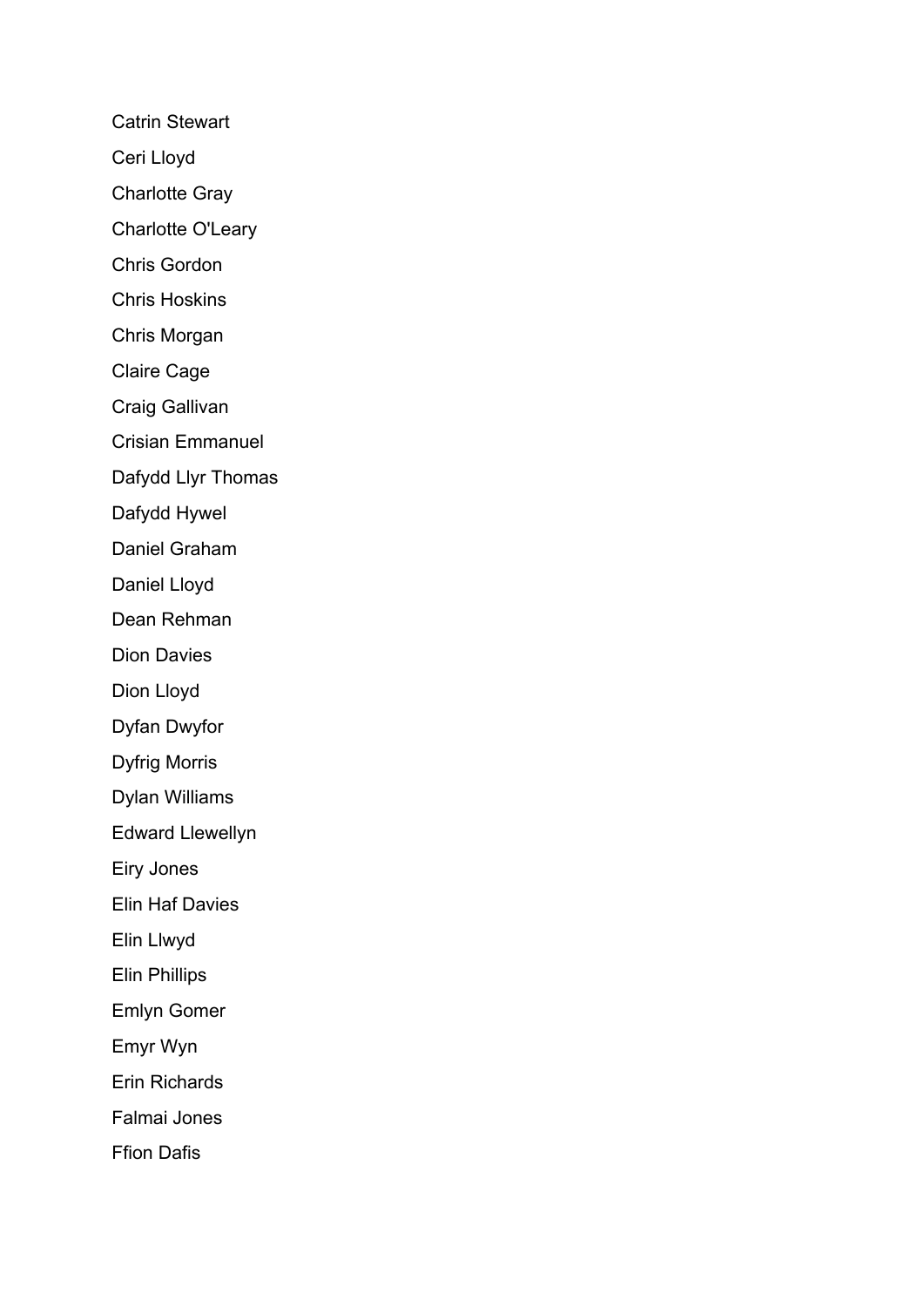Ffion Wyn Bowen

Gareth Aled

Gareth Elis

Gareth David Potter

Gareth Pierce

Gareth Tempest

Gareth Warren

Garmon Rhys

Georgia Theodoulou

Geraint Rhys Edwards

Gethin Alderman

Gillian Elisa

Gruffudd Glyn

Gruffydd Evans

Gwawr Loader

Gwydion Rhys

Gwyn Vaughan Jones

Gwyneth Keyworth

Hanna Jarman

Hannah Daniel

Hannah Good

Hedydd Dylan

Heledd Gwynn

Huw Blainey

Huw Davies

Iddon Alaw Jones

Iestyn Arwel

Ieuan Rhys

Ioan Gwyn

Ifan Huw Dafydd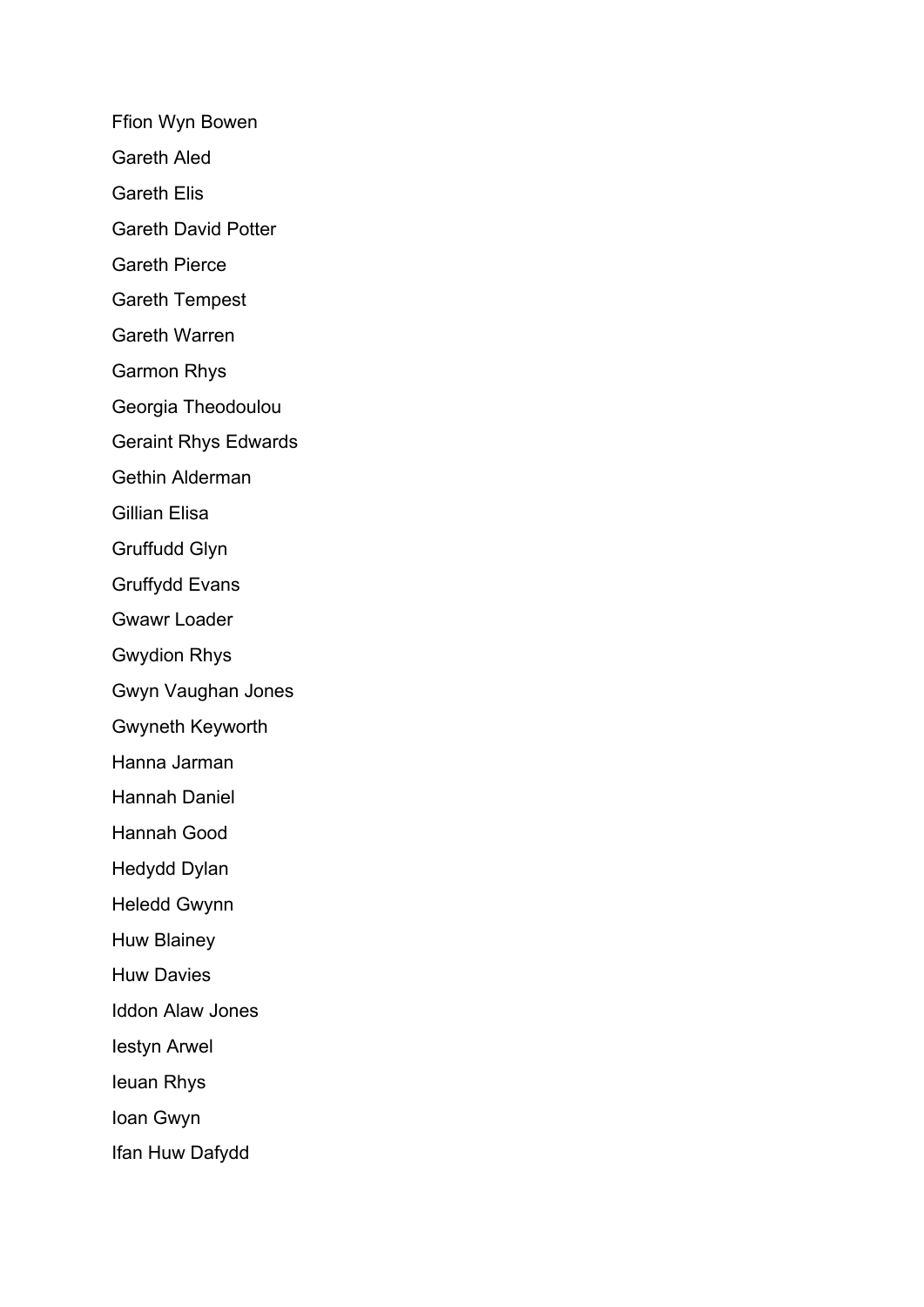Jack Ayres Jack Hammet Jack Parry Jones James Morgan Jams Thomas Janet Aewthy Jennifer Lewis Joe Wiltshire Smith Jordan Bernard Joshua McCord Joshua Jenkins Julie Barclay Justin Davies Kai Owen Katie Elin-Salt Katie Payne Kerry Joy Stewart Kezia Burrows Kristian Phillips Laura Singleton Lee Haven Jones Lewis Coster Liane Mary Walters Lisa Diveny Lisa Jên Brown Lisa Marged Lisa Palfrey Llinor ap Gwynedd Lloyd Everitt Lois Meleri Jones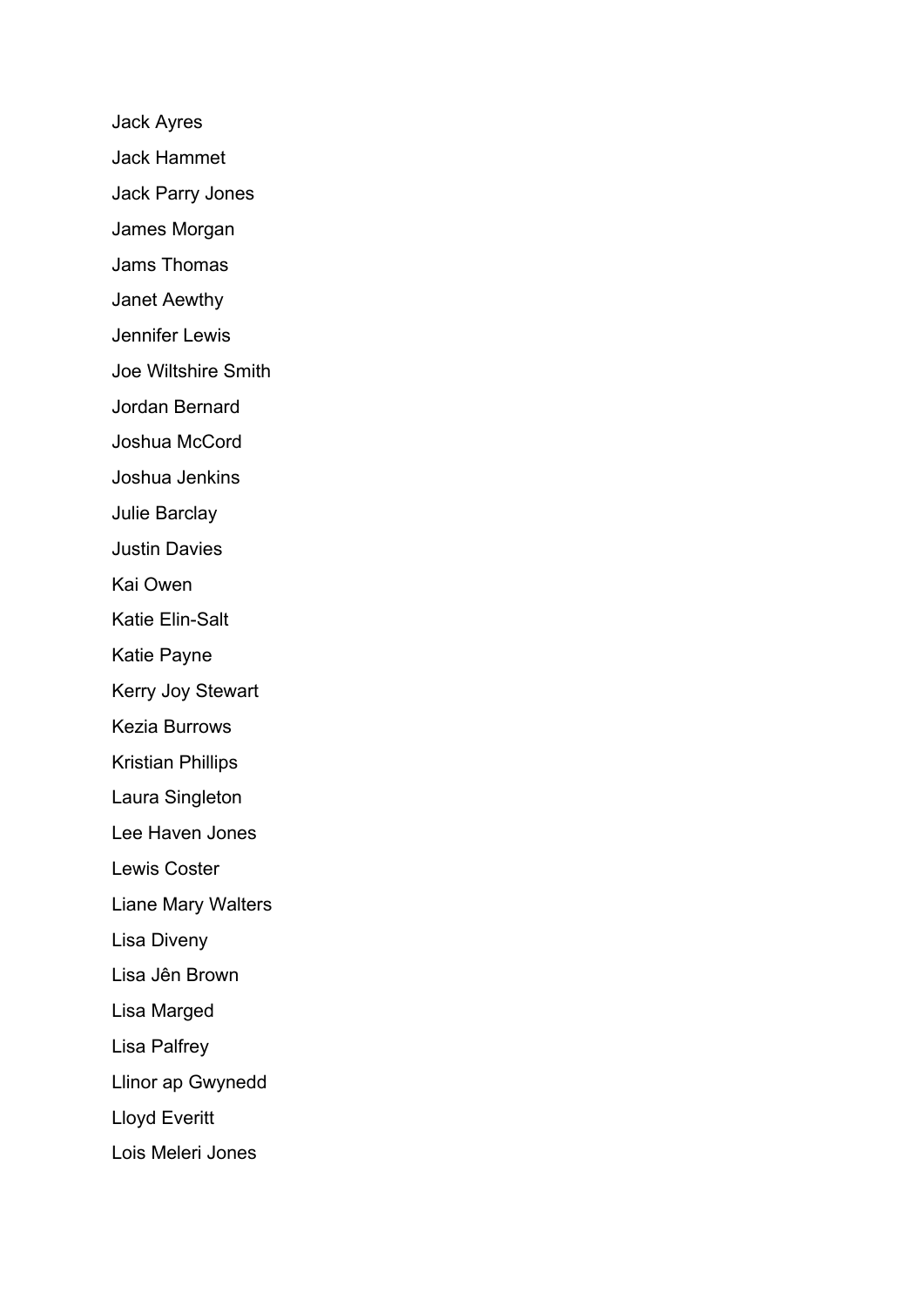Lorna Rose Harris

- Louise Collins
- Lowri Hamer
- Lowri Izzard
- Lowri Palfrey
- Lowri Walton
- Lynn Hunter
- Lynwen Haf Roberts
- Mali Ann Rees
- Mali Harries
- Mali Tudno Jones
- Manon Eames
- Manon Vaughan Wilkinson
- Marc Antolin
- Mari Beard
- Mari Izzard
- Mark Lewis Jones
- Matthew Aubrey
- Matthew Bulgo
- Matthew David Hill
- Matthew Gravelle
- Matthew Trevannion
- Maya Grant
- Megan Llŷn
- Melanie Walters
- Melangell Dolma
- Meredith Lewis
- Michael Elwyn
- Michael Geary
- Michelle McTernan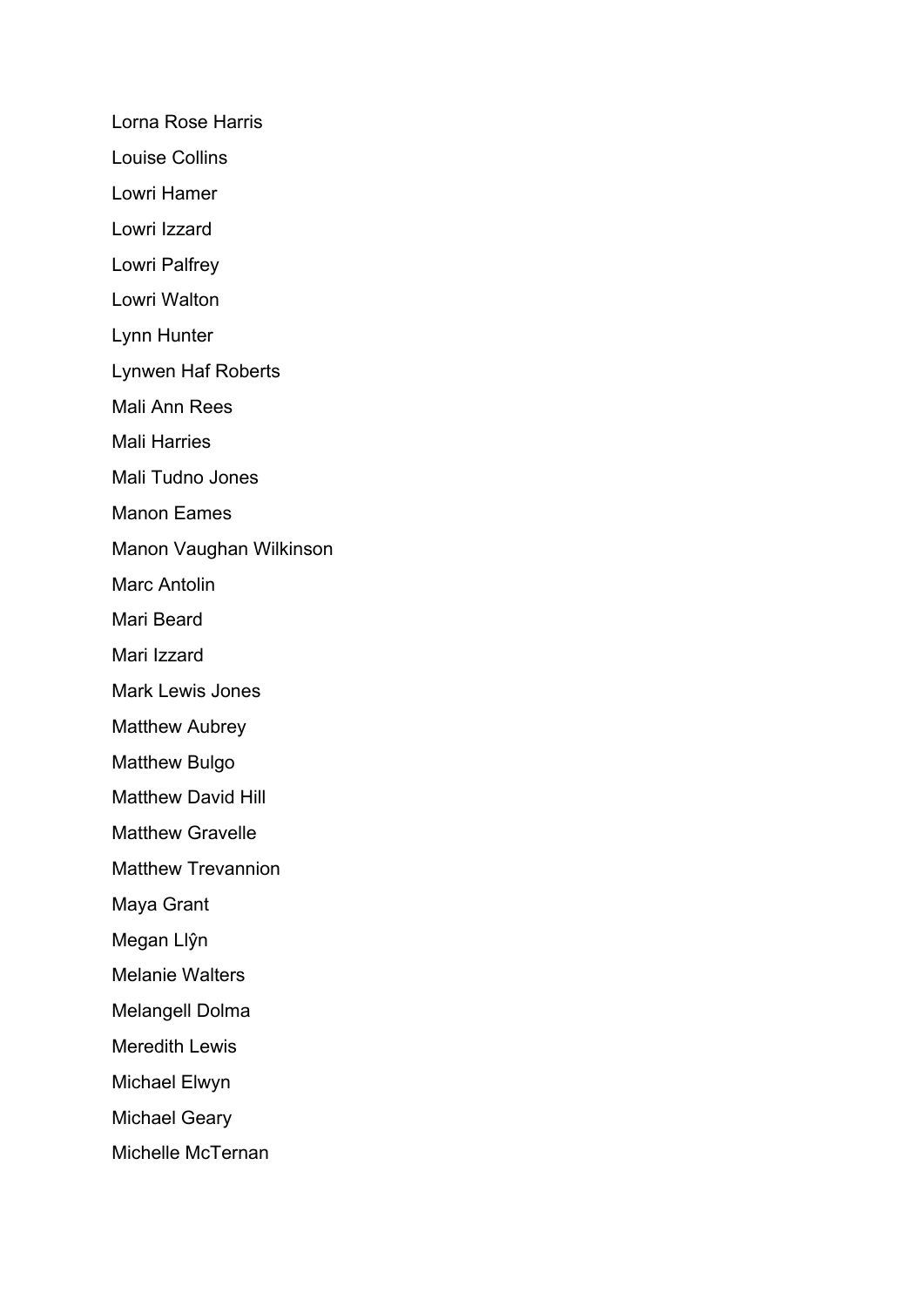Mirain Haf Roberts Morfydd Clark Morgan Hopkins Neal McWilliams Nia Ann Nia Roberts Nicky Taliesin Nicola Reynolds Non Haf Davies Owain Gwynn Owen Pugh Paisley Jackson Rachel Redford Rebecca Harries Rebecca Lewis Remy Beasley Rhian Blythe Rhian Jones Rhidian Marc Rhys Ifans Rhys Isaac-Jones Rhys Rusbatch Rhys Whomsley Richard Corgan Richard Elis Richard Elfyn Ri Richards Roanna Lewis Roger Evans Rosie Sheehy